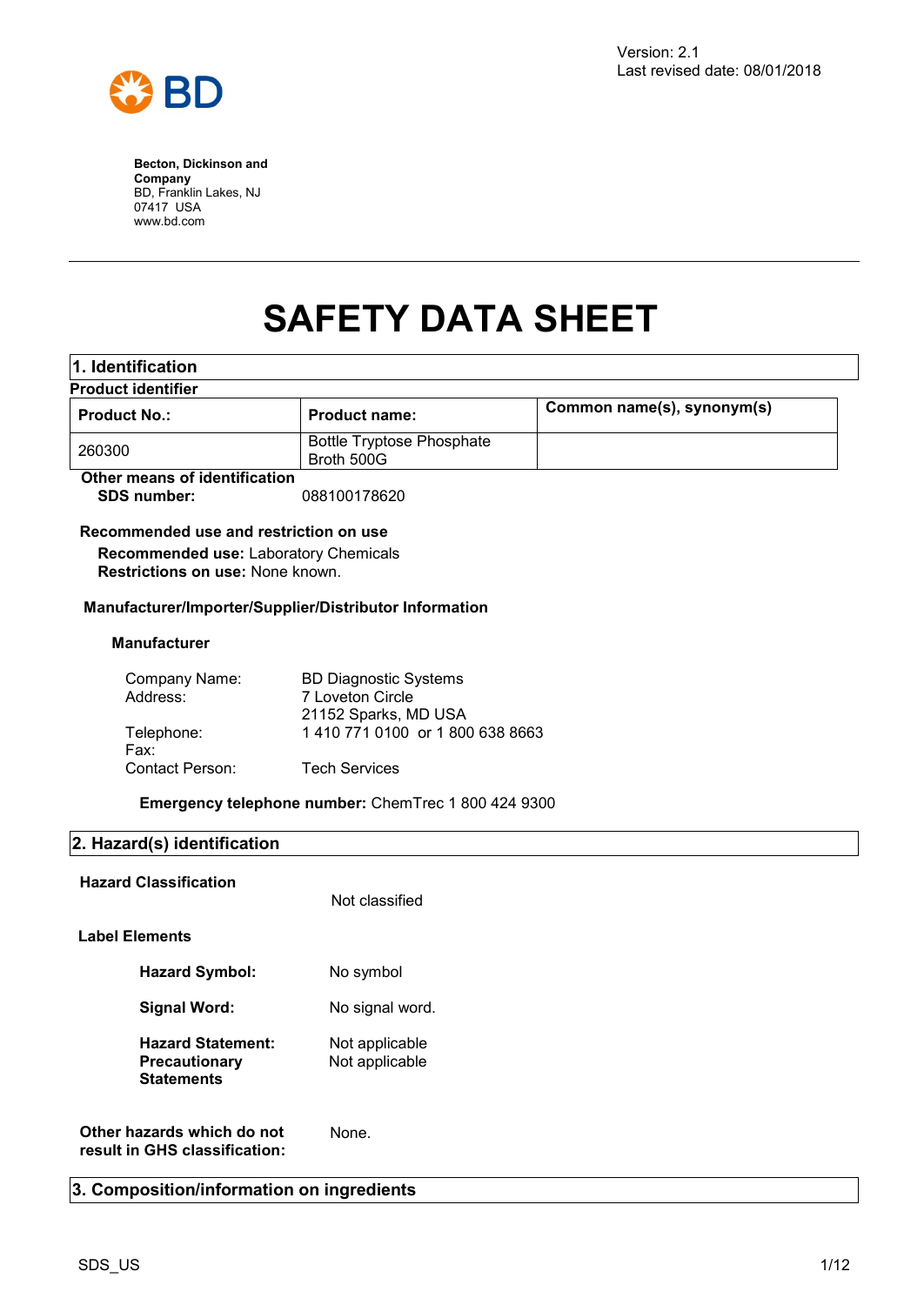

#### **Mixtures**

| <b>Chemical Identity</b>              | Common name and<br>synonyms | <b>CAS number</b> | Content in percent $(\%)^*$ |
|---------------------------------------|-----------------------------|-------------------|-----------------------------|
| Phosphoric acid, sodium salt<br>(1:3) |                             | 7601-54-9         | 0.8479%                     |
| Sulfurous acid, sodium salt<br>(1:1)  |                             | 7631-90-5         | 0.0509%                     |

\* All concentrations are percent by weight unless ingredient is a gas. Gas concentrations are in percent by volume.

| 4. First-aid measures                                         |                                                                                                                                              |  |
|---------------------------------------------------------------|----------------------------------------------------------------------------------------------------------------------------------------------|--|
| <b>General information:</b>                                   | Get medical attention if symptoms occur.                                                                                                     |  |
| Ingestion:                                                    | Get medical attention if symptoms occur.                                                                                                     |  |
| Inhalation:                                                   | Provide fresh air, warmth and rest, preferably in comfortable upright sitting<br>position.                                                   |  |
| <b>Skin Contact:</b>                                          | Wash contact areas with soap and water. Remove contaminated clothing.<br>Launder contaminated clothing before reuse.                         |  |
| Eye contact:                                                  | Flush thoroughly with water. If irritation occurs, get medical assistance.                                                                   |  |
| Most important symptoms/effects, acute and delayed            |                                                                                                                                              |  |
| <b>Symptoms:</b>                                              | No data available.                                                                                                                           |  |
|                                                               | Indication of immediate medical attention and special treatment needed                                                                       |  |
| Treatment:                                                    | No data available.                                                                                                                           |  |
| 5. Fire-fighting measures                                     |                                                                                                                                              |  |
| <b>General Fire Hazards:</b>                                  | Extinguish all ignition sources. Avoid sparks, flames, heat and smoking.<br>Ventilate. Use water spray to keep fire-exposed containers cool. |  |
|                                                               | Suitable (and unsuitable) extinguishing media                                                                                                |  |
| <b>Suitable extinguishing</b><br>media:                       | Water spray, fog, CO2, dry chemical, or alcohol resistant foam.                                                                              |  |
| <b>Unsuitable extinguishing</b><br>media:                     | None known.                                                                                                                                  |  |
| Specific hazards arising from<br>the chemical:                | None known.                                                                                                                                  |  |
| Special protective equipment and precautions for firefighters |                                                                                                                                              |  |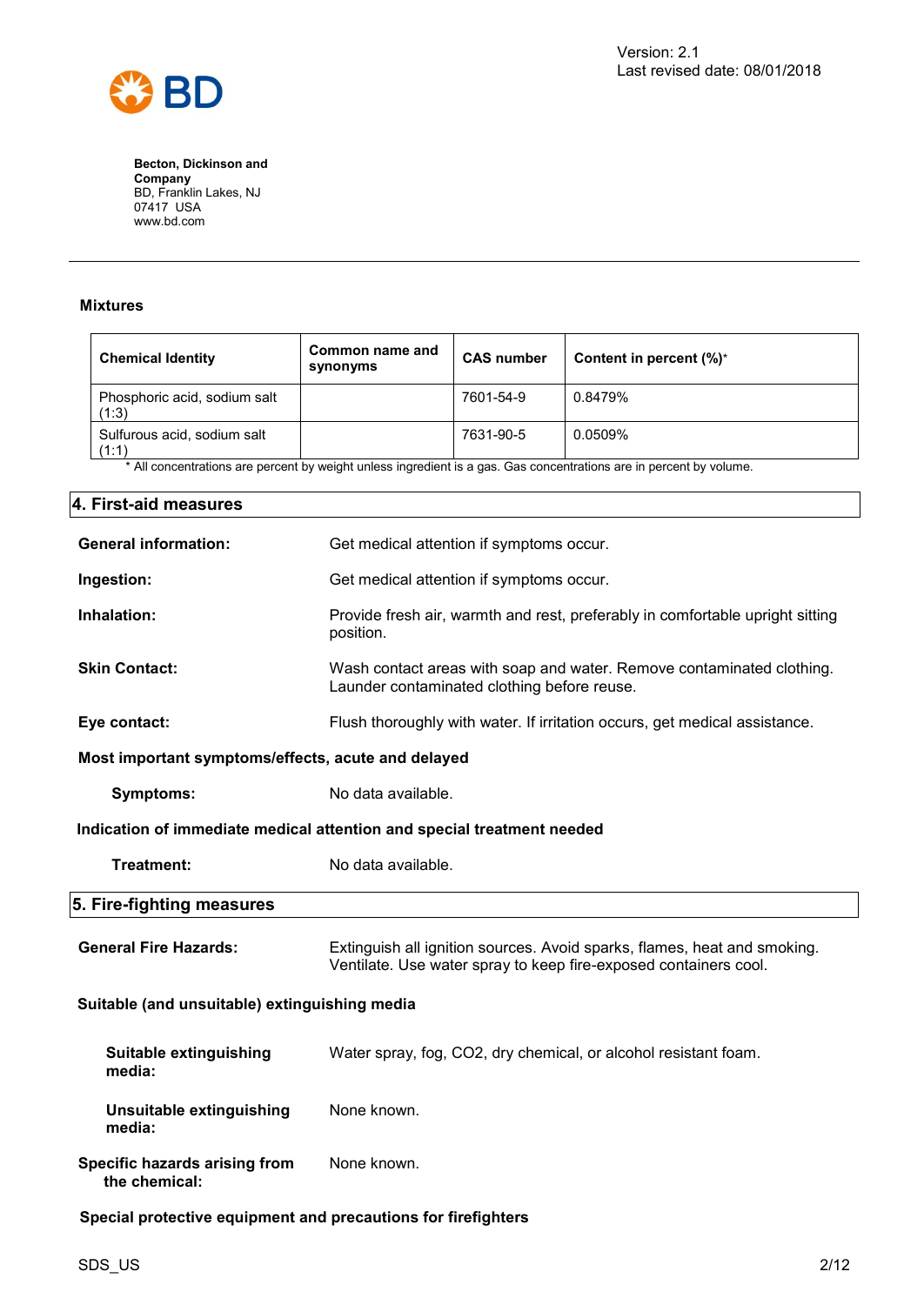

| <b>Special fire fighting</b><br>procedures:                                       | No unusual fire or explosion hazards noted.                                                                                                                            |
|-----------------------------------------------------------------------------------|------------------------------------------------------------------------------------------------------------------------------------------------------------------------|
| Special protective equipment<br>for fire-fighters:                                | Firefighters must use standard protective equipment including flame<br>retardant coat, helmet with face shield, gloves, rubber boots, and in<br>enclosed spaces, SCBA. |
| 6. Accidental release measures                                                    |                                                                                                                                                                        |
| <b>Personal precautions,</b><br>protective equipment and<br>emergency procedures: | No special precautionary health measures should be needed under<br>anticipated conditions of use.                                                                      |
| <b>Methods and material for</b><br>containment and cleaning<br>up:                | No specific clean-up procedure noted.                                                                                                                                  |
| <b>Environmental Precautions:</b>                                                 | Avoid release to the environment.                                                                                                                                      |
| 7. Handling and storage                                                           |                                                                                                                                                                        |
| Precautions for safe handling:                                                    | When using do not eat, drink or smoke. Read and follow manufacturer's<br>recommendations. Use personal protective equipment as required.                               |
| Conditions for safe storage,<br>including any<br>incompatibilities:               | Store in a cool, dry place. Keep container tightly closed.                                                                                                             |

# **8. Exposure controls/personal protection**

#### **Control Parameters**

#### **Occupational Exposure Limits**

| <b>Chemical Identity</b>                              | <b>Type</b>    | <b>Exposure Limit Values</b> | <b>Source</b>                                                                                    |
|-------------------------------------------------------|----------------|------------------------------|--------------------------------------------------------------------------------------------------|
| Sulfurous acid, sodium salt<br>(1:1)                  | <b>TWA</b>     | $5 \,\mathrm{mq/m}$          | US. OSHA Table Z-1-A (29 CFR 1910.1000)<br>(1989)                                                |
|                                                       | <b>TWA</b>     | $5 \,\mathrm{mg/m}$          | US. Tennessee. OELs. Occupational Exposure<br>Limits, Table Z1A (06 2008)                        |
| Sulfurous acid, sodium salt<br>$(1:1)$ - Particulate. | AN ESL         | $5 \mu g/m3$                 | US. Texas. Effects Screening Levels (Texas<br>Commission on Environmental Quality) (07<br>2011)  |
|                                                       | ST ESL         | $50 \mu q/m3$                | US. Texas. Effects Screening Levels (Texas<br>Commission on Environmental Quality) (07<br>2011)  |
| Sulfurous acid, sodium salt<br>(1:1)                  | <b>TWA PEL</b> | $5 \,\mathrm{mg/m}$          | US. California Code of Regulations, Title 8,<br>Section 5155. Airborne Contaminants (08<br>2010) |
|                                                       | <b>TWA</b>     | $5 \,\mathrm{mg/m}$          | US. ACGIH Threshold Limit Values (12 2010)                                                       |
|                                                       | <b>REL</b>     | $5 \,\mathrm{mq/m}$ 3        | US. NIOSH: Pocket Guide to Chemical<br>Hazards (2005)                                            |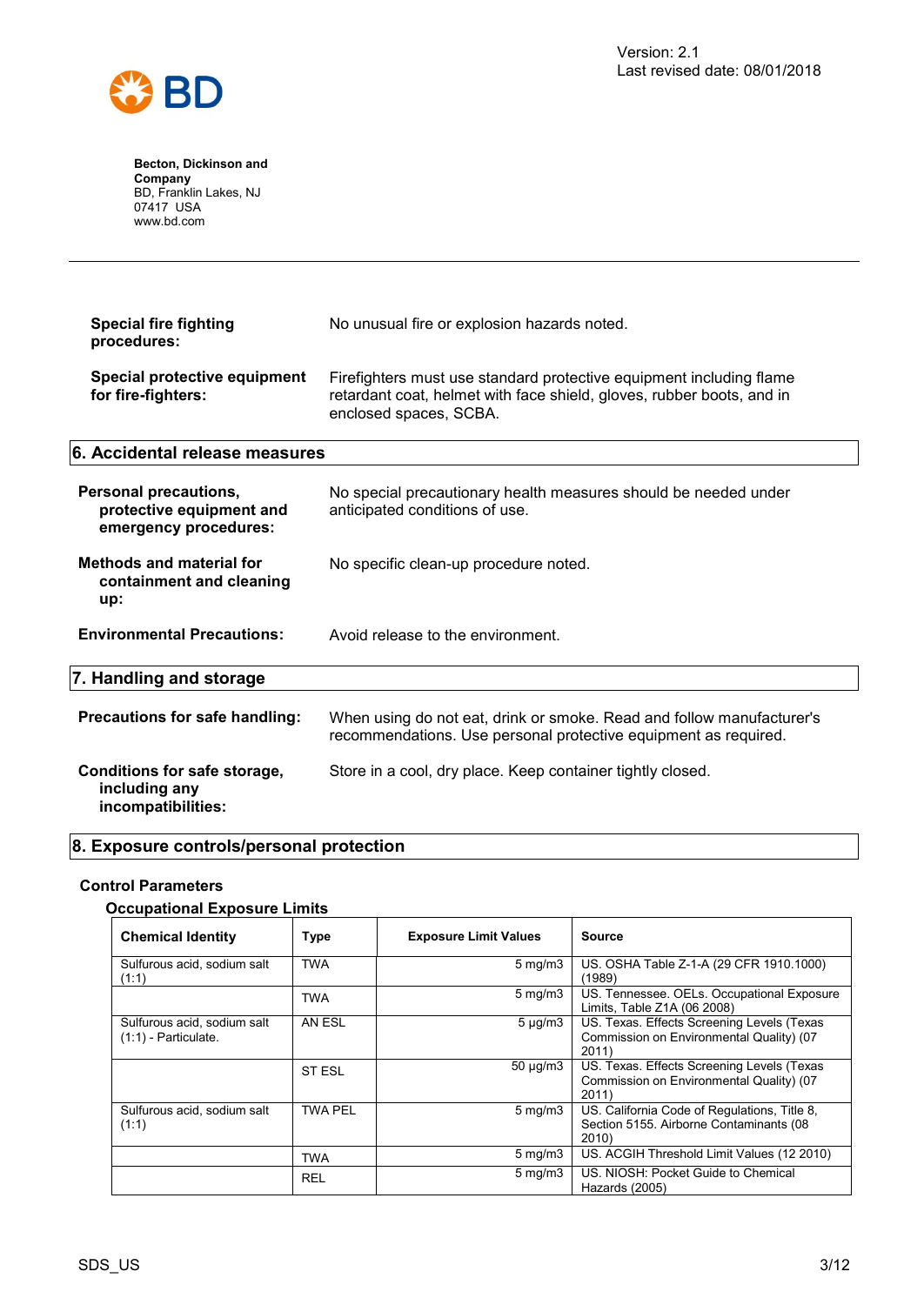

| <b>Appropriate Engineering</b><br><b>Controls</b> | No special requirements under ordinary conditions of use and with<br>adequate ventilation.                                                                                                                                                                  |
|---------------------------------------------------|-------------------------------------------------------------------------------------------------------------------------------------------------------------------------------------------------------------------------------------------------------------|
|                                                   | Individual protection measures, such as personal protective equipment                                                                                                                                                                                       |
| <b>General information:</b>                       | Always observe good personal hygiene measures, such as washing after<br>handling the material and before eating, drinking, and/or smoking. Routinely<br>wash work clothing to remove contaminants. Discard contaminated<br>footwear that cannot be cleaned. |
| <b>Eye/face protection:</b>                       | Wear safety glasses with side shields (or goggles).                                                                                                                                                                                                         |
| <b>Skin Protection</b><br><b>Hand Protection:</b> | Chemical resistant gloves Suitable gloves can be recommended by the<br>glove supplier. Wash hands after contact.                                                                                                                                            |
| Other:                                            | Wear a lab coat or similar protective clothing.                                                                                                                                                                                                             |
| <b>Respiratory Protection:</b>                    | Respiratory protection not required.                                                                                                                                                                                                                        |
| Hygiene measures:                                 | Observe good industrial hygiene practices.                                                                                                                                                                                                                  |
|                                                   |                                                                                                                                                                                                                                                             |

## **9. Physical and chemical properties**

#### **Appearance**

| <b>Physical state:</b>                                | solid                               |
|-------------------------------------------------------|-------------------------------------|
| Form:                                                 | solid                               |
| Color:                                                | According to product specification. |
| Odor:                                                 | Characteristic                      |
| Odor threshold:                                       | No data available.                  |
| pH:                                                   | No data available.                  |
| <b>Melting point/freezing point:</b>                  | No data available.                  |
| Initial boiling point and boiling range:              | No data available.                  |
| <b>Flash Point:</b>                                   | Not applicable                      |
| <b>Evaporation rate:</b>                              | No data available.                  |
| Flammability (solid, gas):                            | No data available.                  |
| Upper/lower limit on flammability or explosive limits |                                     |
| Flammability limit - upper (%):                       | No data available.                  |
| Flammability limit - lower (%):                       | No data available.                  |
| Explosive limit - upper (%):                          | No data available.                  |
| Explosive limit - lower (%):                          | No data available.                  |
| Vapor pressure:                                       | No data available.                  |
| Vapor density:                                        | No data available.                  |
| <b>Relative density:</b>                              | No data available.                  |
| Solubility(ies)                                       |                                     |
| <b>Solubility in water:</b>                           | Completely Soluble                  |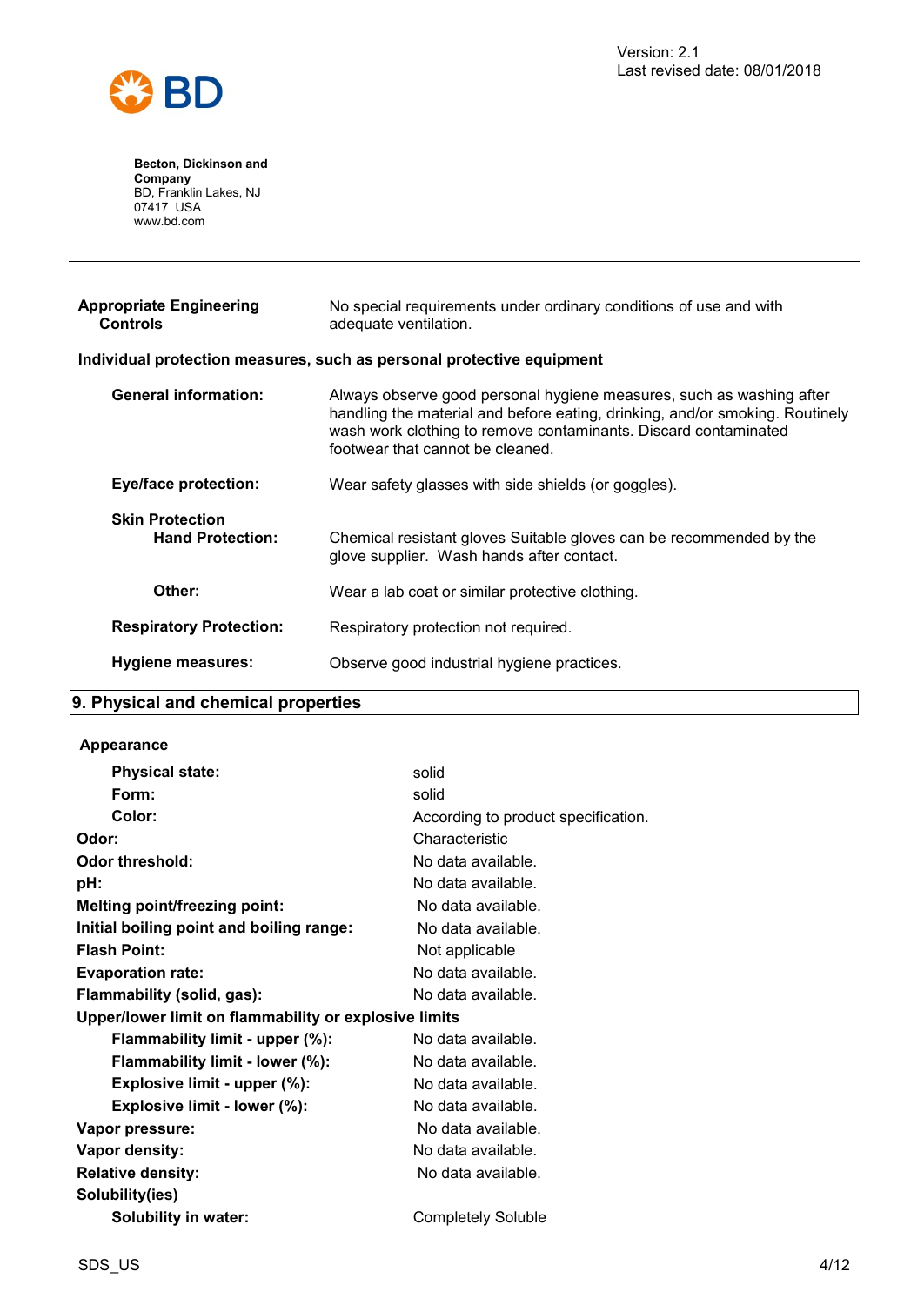

| Solubility (other):                      | No data available. |
|------------------------------------------|--------------------|
| Partition coefficient (n-octanol/water): | No data available. |
| Auto-ignition temperature:               | No data available. |
| <b>Decomposition temperature:</b>        | No data available. |
| <b>Viscosity:</b>                        | Not determined.    |

## **10. Stability and reactivity**

| <b>Reactivity:</b>                                 | Stable under normal temperature conditions and recommended use. |
|----------------------------------------------------|-----------------------------------------------------------------|
| <b>Chemical Stability:</b>                         | Material is stable under normal conditions.                     |
| Possibility of hazardous<br>reactions:             | Not known.                                                      |
| Conditions to avoid:                               | Avoid exposure to high temperatures or direct sunlight.         |
| <b>Incompatible Materials:</b>                     | Strong oxidizers.                                               |
| <b>Hazardous Decomposition</b><br><b>Products:</b> | Not known.                                                      |

# **11. Toxicological information**

| <b>General information:</b>                            | No data on possible toxicity effects have been found.                                              |
|--------------------------------------------------------|----------------------------------------------------------------------------------------------------|
| Information on likely routes of exposure<br>Ingestion: | No harmful effects expected in amounts likely to be ingested by accident.                          |
| Inhalation:                                            | Limited inhalation hazard at normal work temperatures.                                             |
| <b>Skin Contact:</b>                                   | Negligible irritation to skin at ambient temperatures.                                             |
| Eye contact:                                           | Do not get in eyes.                                                                                |
| Ingestion:                                             | Symptoms related to the physical, chemical and toxicological characteristics<br>No data available. |
| Inhalation:                                            | No data available.                                                                                 |
| <b>Skin Contact:</b>                                   | No data available.                                                                                 |
| Eye contact:                                           | No data available.                                                                                 |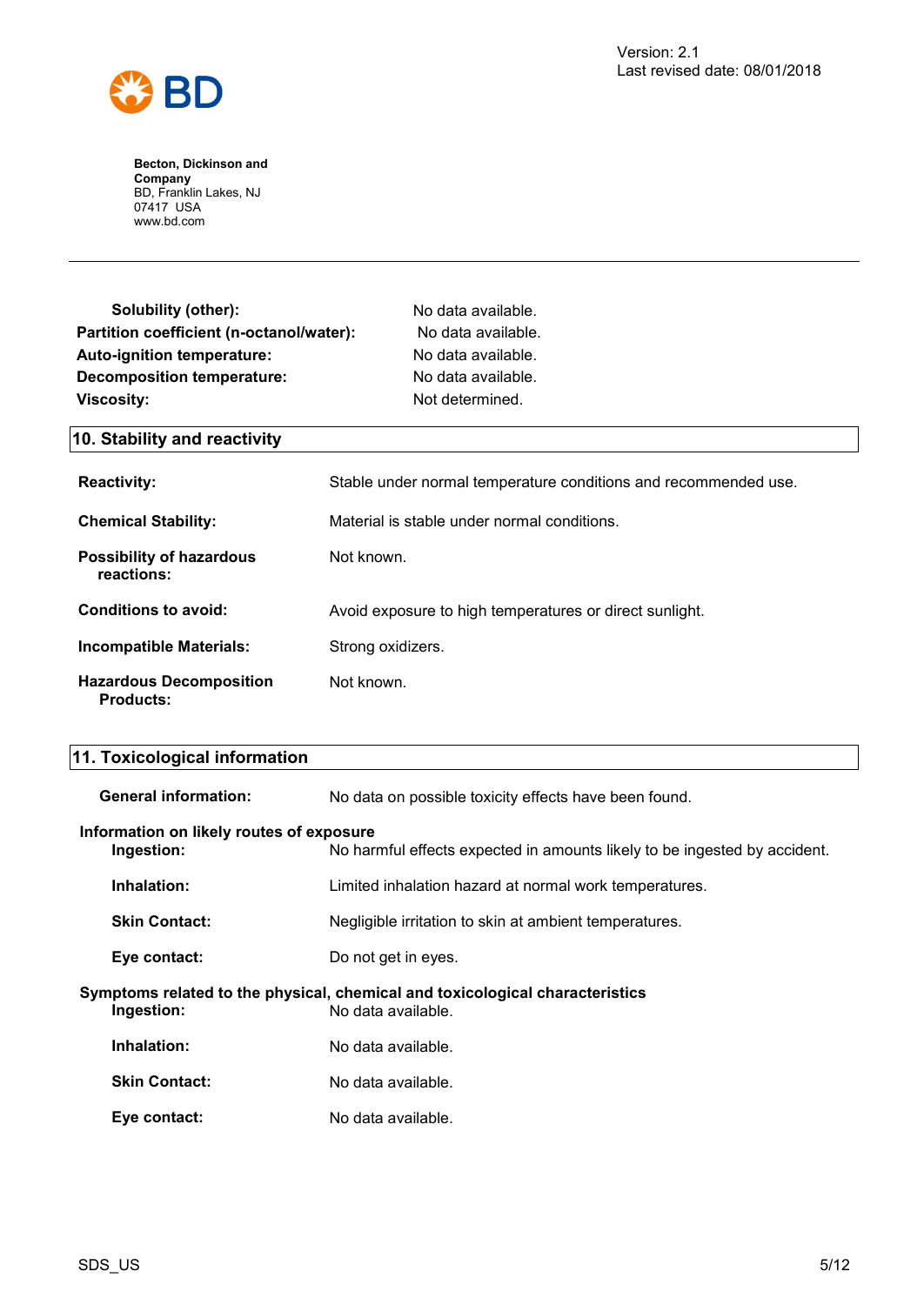

#### **Information on toxicological effects**

| Acute toxicity (list all possible routes of exposure)            |                                                                                                                                                                                                                                                                                                                                                                                                                                                                                                                                                                                                                                                                                                                                     |
|------------------------------------------------------------------|-------------------------------------------------------------------------------------------------------------------------------------------------------------------------------------------------------------------------------------------------------------------------------------------------------------------------------------------------------------------------------------------------------------------------------------------------------------------------------------------------------------------------------------------------------------------------------------------------------------------------------------------------------------------------------------------------------------------------------------|
| Oral<br><b>Product:</b>                                          | No data available.                                                                                                                                                                                                                                                                                                                                                                                                                                                                                                                                                                                                                                                                                                                  |
| <b>Dermal</b><br><b>Product:</b>                                 | ATEmix: 35,381.53 mg/kg                                                                                                                                                                                                                                                                                                                                                                                                                                                                                                                                                                                                                                                                                                             |
| <b>Inhalation</b><br><b>Product:</b>                             | No data available.                                                                                                                                                                                                                                                                                                                                                                                                                                                                                                                                                                                                                                                                                                                  |
| <b>Repeated dose toxicity</b><br><b>Product:</b>                 | No data available.                                                                                                                                                                                                                                                                                                                                                                                                                                                                                                                                                                                                                                                                                                                  |
| Specified substance(s):<br>Phosphoric acid, sodium<br>salt (1:3) | NOAEL (Dog(Female), Oral, 26 Weeks): 323 mg/kg Oral Read-across from<br>supporting substance (structural analogue or surrogate), Supporting study<br>NOAEL (Rat(Male), Oral, 28 d): 2,470 mg/kg Oral Read-across from<br>supporting substance (structural analogue or surrogate), Supporting study                                                                                                                                                                                                                                                                                                                                                                                                                                  |
| Sulfurous acid, sodium<br>salt (1:1)                             | NOAEL (Rat, Oral, 1 - 2 yr): 0.05 %(m) Oral Experimental result, Supporting<br>study<br>NOAEL (Rat(Female), Oral, 8 Weeks): 70 mg/kg Oral Read-across from<br>supporting substance (structural analogue or surrogate), Supporting study<br>NOAEL (Rat(Female, Male), Oral, 10 - 730 d): 108 mg/kg Oral Read-across<br>from supporting substance (structural analogue or surrogate), Supporting<br>study<br>NOAEL (Rat(Female, Male), Oral, 21 - 104 Weeks): 108 mg/kg Oral Read-<br>across from supporting substance (structural analogue or surrogate), Key<br>study<br>NOAEL (Pig(Female, Male), Oral, 48 Weeks): 0.35 %(m) Oral Read-across<br>from supporting substance (structural analogue or surrogate), Supporting<br>study |
| <b>Skin Corrosion/Irritation</b><br><b>Product:</b>              | No data available.                                                                                                                                                                                                                                                                                                                                                                                                                                                                                                                                                                                                                                                                                                                  |
| Specified substance(s):<br>Phosphoric acid,<br>sodium salt (1:3) | in vivo (Rabbit): Not irritant Read-across from supporting substance<br>(structural analogue or surrogate), Supporting study                                                                                                                                                                                                                                                                                                                                                                                                                                                                                                                                                                                                        |
| Sulfurous acid, sodium<br>salt (1:1)                             | in vivo (Rabbit): Not irritant Read-across from supporting substance<br>(structural analogue or surrogate), Key study<br>in vivo (Rabbit): Not irritant Read-across from supporting substance<br>(structural analogue or surrogate), Key study                                                                                                                                                                                                                                                                                                                                                                                                                                                                                      |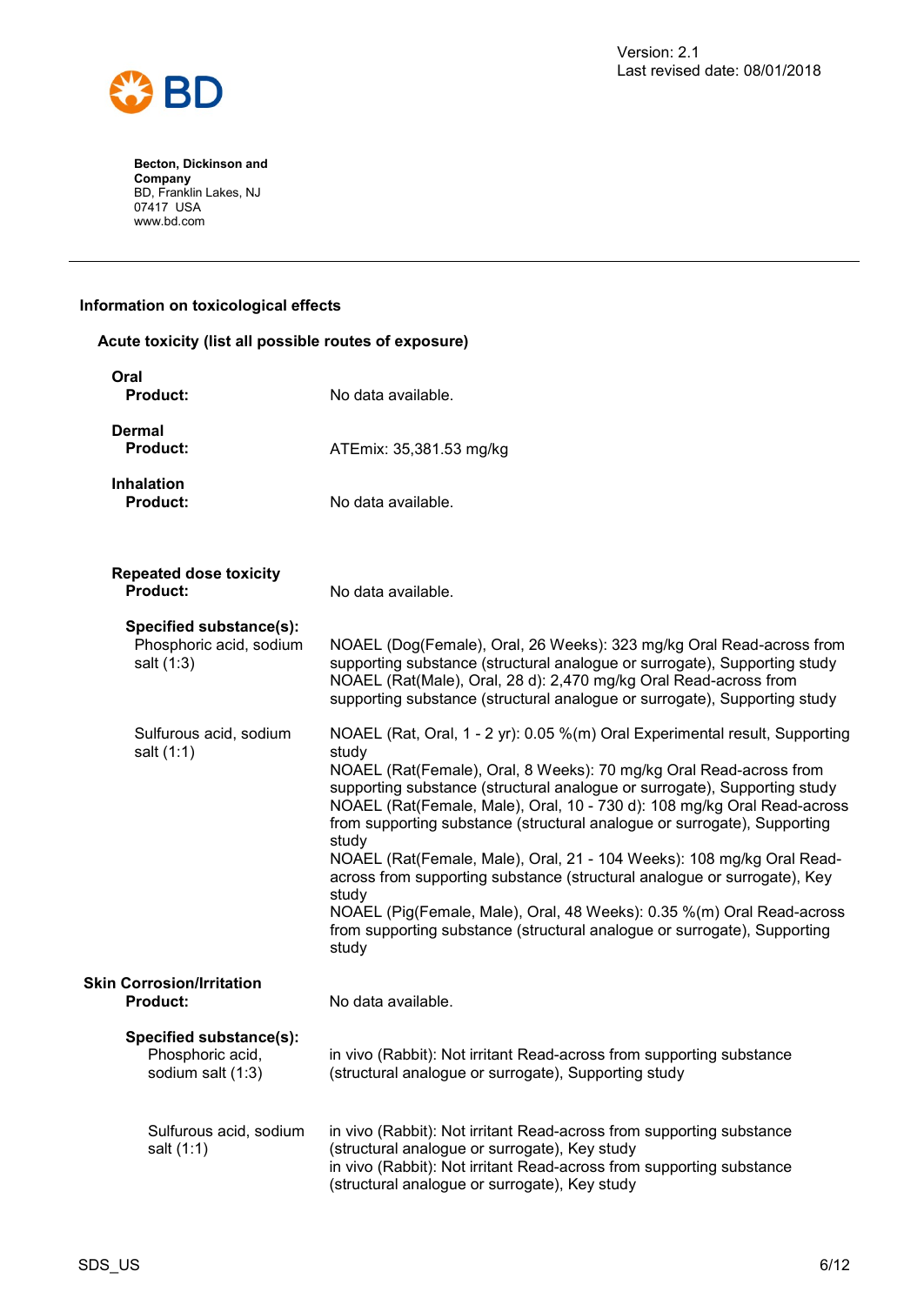

| <b>Serious Eye Damage/Eye Irritation</b><br><b>Product:</b>                                           | No data available.                                                  |
|-------------------------------------------------------------------------------------------------------|---------------------------------------------------------------------|
| Specified substance(s):<br>Phosphoric acid,<br>sodium salt (1:3)                                      | in vivo (Rabbit, 24 - 72 hrs): Category 1 EU                        |
| <b>Respiratory or Skin Sensitization</b><br>Product:                                                  | No data available.                                                  |
| Carcinogenicity<br>Product:                                                                           | No data available.                                                  |
| No carcinogenic components identified                                                                 | IARC Monographs on the Evaluation of Carcinogenic Risks to Humans:  |
| US. National Toxicology Program (NTP) Report on Carcinogens:<br>No carcinogenic components identified |                                                                     |
| No carcinogenic components identified                                                                 | US. OSHA Specifically Regulated Substances (29 CFR 1910.1001-1050): |
| <b>Germ Cell Mutagenicity</b>                                                                         |                                                                     |
|                                                                                                       |                                                                     |
| In vitro<br><b>Product:</b>                                                                           | No data available.                                                  |
| In vivo<br><b>Product:</b>                                                                            | No data available.                                                  |
| <b>Reproductive toxicity</b><br>Product:                                                              | No data available.                                                  |
| <b>Specific Target Organ Toxicity - Single Exposure</b><br>Product:                                   | No data available.                                                  |
| <b>Specific Target Organ Toxicity - Repeated Exposure</b><br><b>Product:</b>                          | No data available.                                                  |
| <b>Aspiration Hazard</b><br>Product:                                                                  | No data available.                                                  |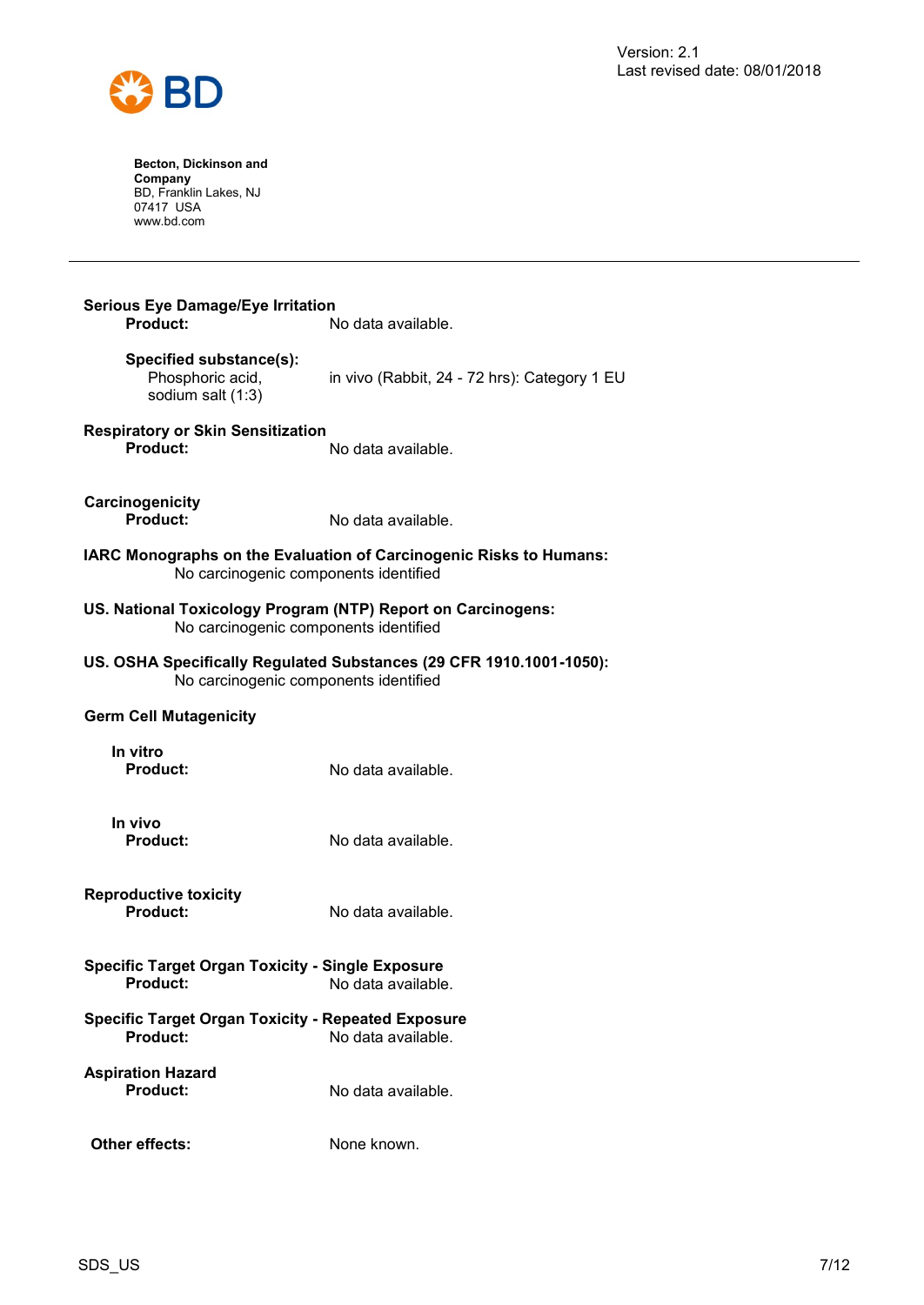

## **12. Ecological information**

| <b>Ecotoxicity:</b>                                                                                               |                                                                                     |  |
|-------------------------------------------------------------------------------------------------------------------|-------------------------------------------------------------------------------------|--|
| Acute hazards to the aquatic environment:                                                                         |                                                                                     |  |
| <b>Fish</b><br>Product:                                                                                           | No negative effects on the aquatic environment are known.                           |  |
| <b>Aquatic Invertebrates</b><br>Product:                                                                          | No negative effects on the aquatic environment are known.                           |  |
| Chronic hazards to the aquatic environment:                                                                       |                                                                                     |  |
| <b>Fish</b><br><b>Product:</b>                                                                                    | No negative effects on the aquatic environment are known.                           |  |
| <b>Aquatic Invertebrates</b><br>Product:                                                                          | No negative effects on the aquatic environment are known.                           |  |
| <b>Toxicity to Aquatic Plants</b><br><b>Product:</b>                                                              | No negative effects on the aquatic environment are known.                           |  |
| <b>Persistence and Degradability</b>                                                                              |                                                                                     |  |
| <b>Biodegradation</b><br>Product:                                                                                 | Expected to be readily biodegradable.                                               |  |
| <b>BOD/COD Ratio</b><br><b>Product:</b>                                                                           | No data available.                                                                  |  |
| <b>Bioaccumulative potential</b><br><b>Bioconcentration Factor (BCF)</b><br><b>Product:</b><br>No data available. |                                                                                     |  |
| Partition Coefficient n-octanol / water (log Kow)<br><b>Product:</b><br>Log Kow: No data available.               |                                                                                     |  |
| <b>Mobility in soil:</b>                                                                                          | No data available.                                                                  |  |
| Phosphoric acid, sodium<br>salt (1:3)                                                                             | Known or predicted distribution to environmental compartments<br>No data available. |  |
| Sulfurous acid, sodium salt                                                                                       | No data available.                                                                  |  |

**Other adverse effects:** The product is not expected to be hazardous to the environment.

(1:1)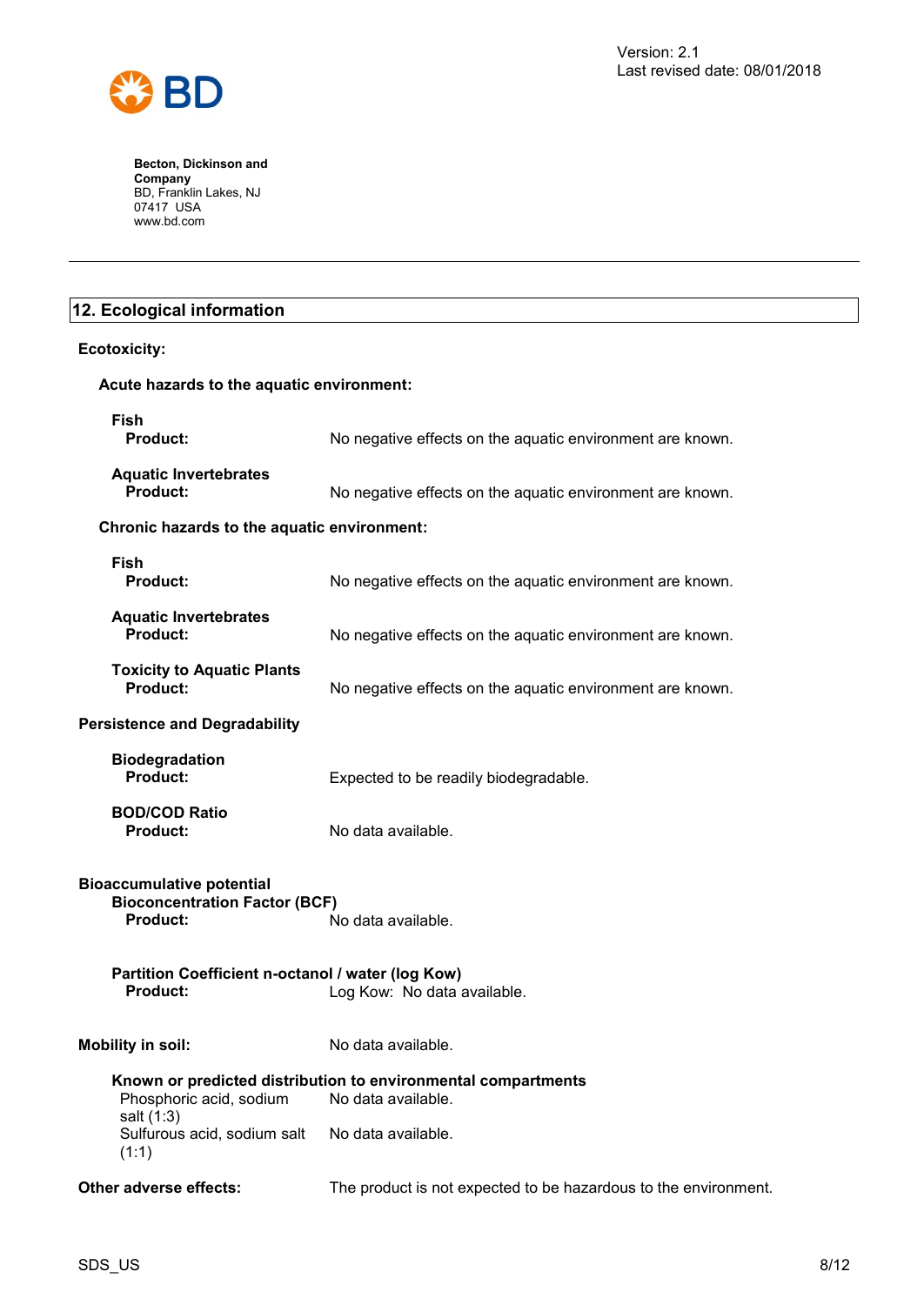

| 13. Disposal considerations                                          |                                                                                   |  |
|----------------------------------------------------------------------|-----------------------------------------------------------------------------------|--|
| <b>General information:</b>                                          | Dispose of waste and residues in accordance with local authority<br>requirements. |  |
| <b>Disposal instructions:</b>                                        | No specific disposal method required.                                             |  |
| <b>Contaminated Packaging:</b>                                       | No data available.                                                                |  |
| 14. Transport information                                            |                                                                                   |  |
| <b>DOTUN Number:</b>                                                 |                                                                                   |  |
|                                                                      | Not regulated.                                                                    |  |
| <b>UN Proper Shipping Name:</b><br><b>Transport Hazard Class(es)</b> | Not regulated.                                                                    |  |
| Class:                                                               | Not regulated.                                                                    |  |
| $Label(s)$ :                                                         | Not regulated.                                                                    |  |
| Packing Group:                                                       | Not regulated.                                                                    |  |
| Marine Pollutant:                                                    | Not regulated.                                                                    |  |
| Limited quantity                                                     | Not regulated.                                                                    |  |
| <b>Excepted quantity</b>                                             | Not regulated.                                                                    |  |
| Special precautions for user:                                        | Not regulated.                                                                    |  |
| <b>IMDG</b>                                                          |                                                                                   |  |
| <b>UN Number:</b>                                                    | Not regulated.                                                                    |  |
| <b>UN Proper Shipping Name:</b>                                      | Not regulated.                                                                    |  |
| <b>Transport Hazard Class(es)</b>                                    |                                                                                   |  |
| Class:                                                               | Not regulated.                                                                    |  |
| Subsidiary risk:                                                     | Not regulated.                                                                    |  |
| EmS No.:                                                             | Not regulated.                                                                    |  |
|                                                                      |                                                                                   |  |
| Packing Group:                                                       | Not regulated.                                                                    |  |
| <b>Environmental Hazards</b>                                         |                                                                                   |  |
| Marine Pollutant:                                                    | Not regulated.                                                                    |  |
| Special precautions for user:                                        | Not regulated.                                                                    |  |
| <b>IATA</b>                                                          |                                                                                   |  |
| <b>UN Number:</b>                                                    | Not regulated.                                                                    |  |
| Proper Shipping Name:                                                | Not regulated.                                                                    |  |
| Transport Hazard Class(es):                                          |                                                                                   |  |
| Class:                                                               | Not regulated.                                                                    |  |
| Subsidiary risk:                                                     | Not regulated.                                                                    |  |
|                                                                      |                                                                                   |  |
| Packing Group:                                                       | Not regulated.                                                                    |  |

Environmental Hazards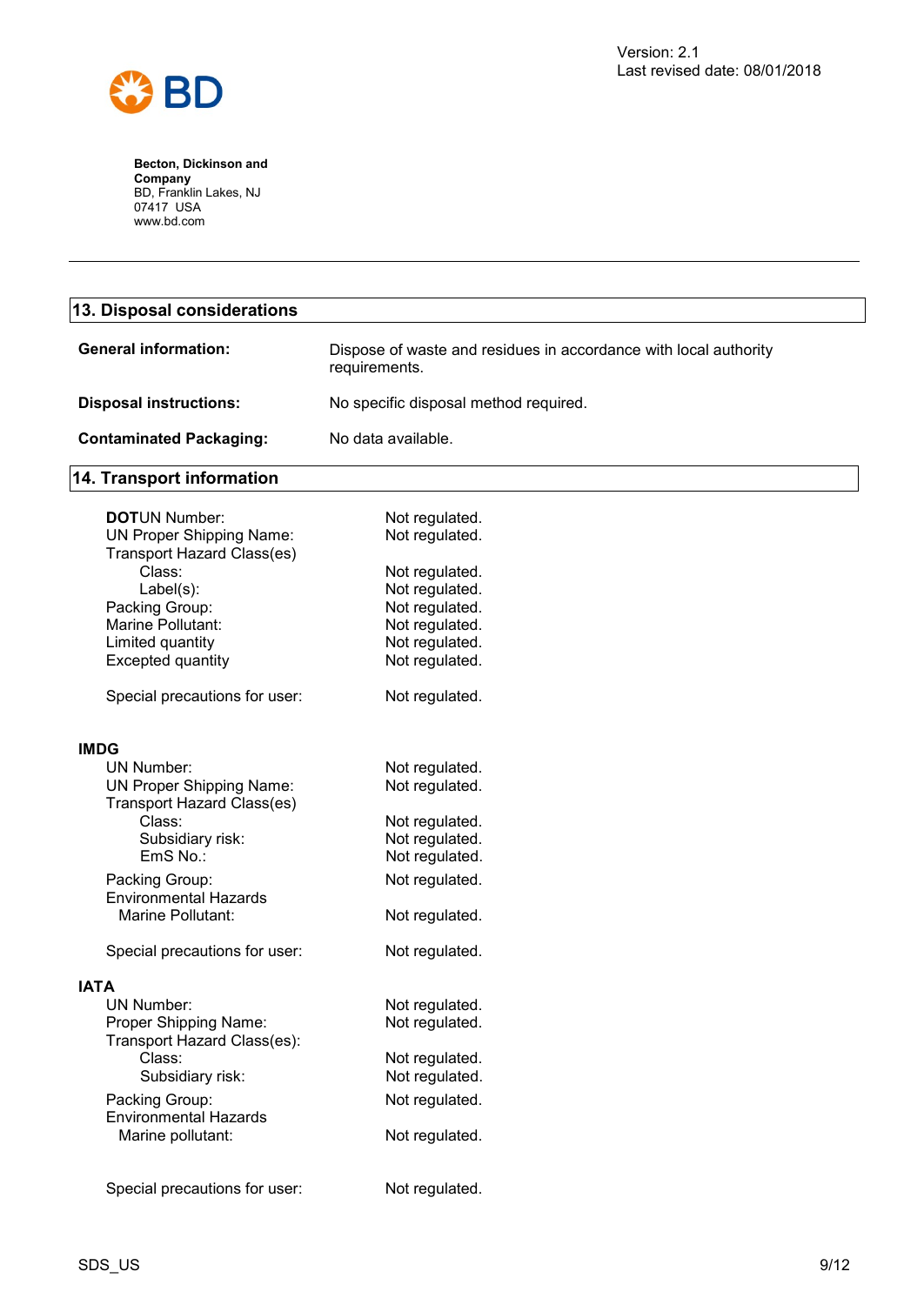

#### **15. Regulatory information**

#### **US Federal Regulations**

**TSCA Section 12(b) Export Notification (40 CFR 707, Subpt. D)** None present or none present in regulated quantities.

**US. OSHA Specifically Regulated Substances (29 CFR 1910.1001-1050)** None present or none present in regulated quantities.

#### **CERCLA Hazardous Substance List (40 CFR 302.4):**

| <b>Chemical Identity</b> | Reportable quantity |
|--------------------------|---------------------|
| Phosphoric acid, sodium  | 5000 lbs.           |
| salt (1:2)               |                     |
| Phosphoric acid, sodium  | 5000 lbs.           |
| salt (1:3)               |                     |
| Sulfurous acid, sodium   | 5000 lbs.           |
| salt (1:1)               |                     |

#### **Superfund Amendments and Reauthorization Act of 1986 (SARA)**

#### **Hazard categories**

Not classified Not classified

#### **SARA 302 Extremely Hazardous Substance**

None present or none present in regulated quantities.

#### **SARA 304 Emergency Release Notification**

**Chemical Identity Reportable quantity** Phosphoric acid, sodium 5000 lbs. salt (1:2) Phosphoric acid, sodium 5000 lbs. salt (1:3) Sulfurous acid, sodium 5000 lbs. salt (1:1)

#### **SARA 311/312 Hazardous Chemical**

**Chemical Identity Threshold Planning Quantity** Phosphoric acid, sodium 10000 lbs

salt (1:3) Sulfurous acid, sodium salt 10000 lbs (1:1)

#### **SARA 313 (TRI Reporting)**

None present or none present in regulated quantities.

#### **Clean Water Act Section 311 Hazardous Substances (40 CFR 117.3) Chemical Identity Reportable quantity**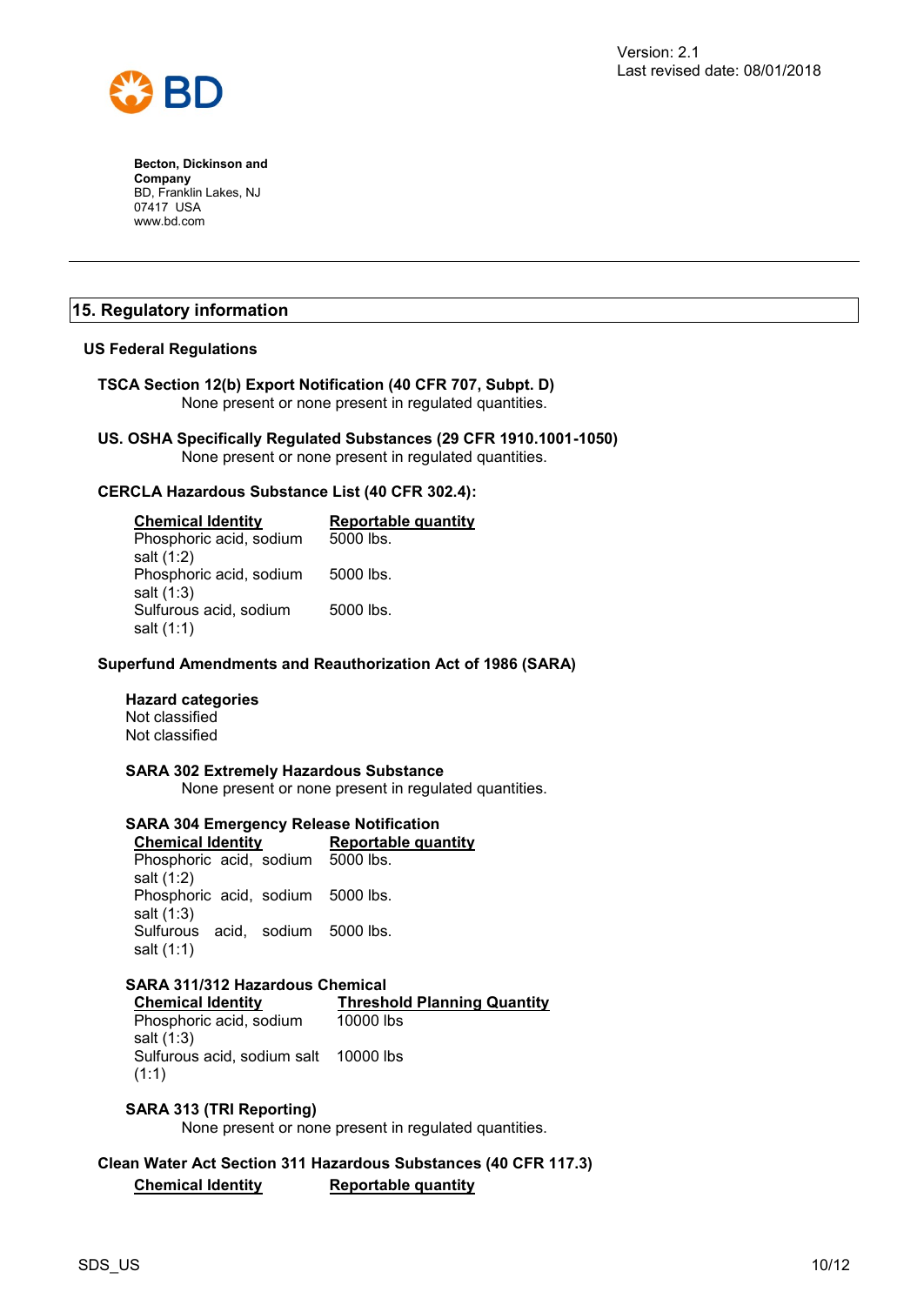



Phosphoric acid, sodium salt (1:2) Reportable quantity: 5000 lbs. Phosphoric acid, sodium salt (1:3) Reportable quantity: 5000 lbs. Sulfurous acid, sodium salt (1:1) Reportable quantity: 5000 lbs.

#### **Clean Air Act (CAA) Section 112(r) Accidental Release Prevention (40 CFR 68.130):**

None present or none present in regulated quantities.

#### **US State Regulations**

#### **US. California Proposition 65**

No ingredient regulated by CA Prop 65 present.

#### **US. New Jersey Worker and Community Right-to-Know Act**

**Chemical Identity** Phosphoric acid, sodium salt (1:2)

#### **US. Massachusetts RTK - Substance List**

**Chemical Identity** Phosphoric acid, sodium salt (1:2)

#### **US. Pennsylvania RTK - Hazardous Substances**

#### **Chemical Identity**

Phosphoric acid, sodium salt (1:2)

#### **US. Rhode Island RTK**

No ingredient regulated by RI Right-to-Know Law present.

#### **16.Other information, including date of preparation or last revision**

| <b>Issue Date:</b>           | 08/01/2018         |
|------------------------------|--------------------|
| <b>Version #:</b>            | 21                 |
| <b>Revision Information:</b> | No data available. |
| <b>Further Information:</b>  | No data available. |